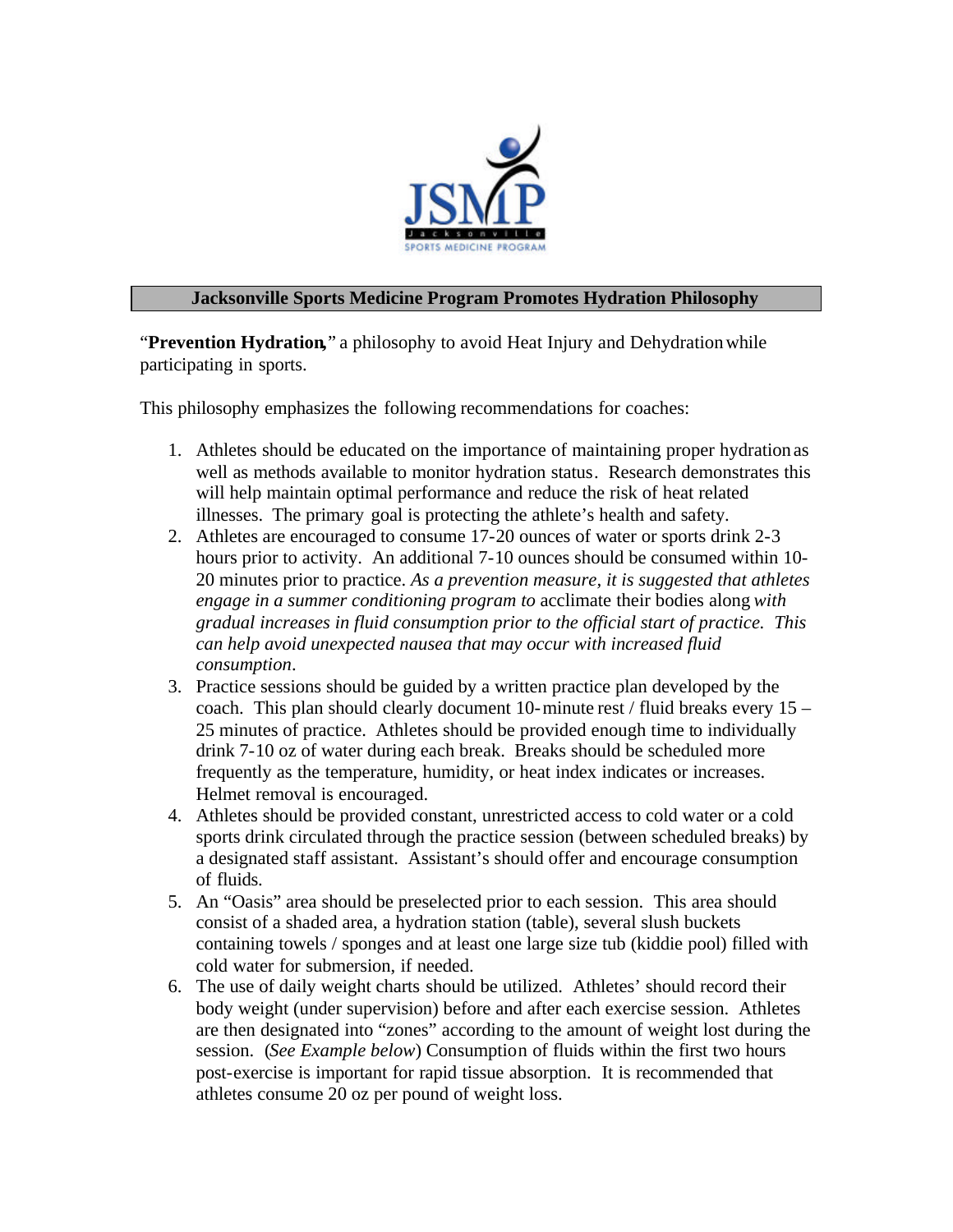- Green Zone: Athletes with less than 1% weight loss versus pre-practice weight Procedure: Encourage fluid consumption prior to next practice session
- Yellow Zone: Athletes with  $1 3%$  weight loss versus pre-practice weight. Procedure: Athlete should consume 20 oz of fluid per pound lost and report to the next session within 1% of previous pre-practice weight.
- **Red Zone: Athletes with greater than 4% weight loss versus pre -practice weight. Procedure: Should be evaluated for heat related illne ss and considered significantly dehydrated. They should not be allowed to**

**resume practice or compe tition until they can re -hydrate to their previous hydration level or within 1% of their pre-practice weight. They should be monitored and considered at-risk upon their subsequent return to play.**

- 7. Athletes should be encouraged to consume water or a sports drink during any meeting or film session to provide a maximum opportunity for pre & rehydration.
- 8. "Energy" Drinks or beverages containing caffeine, alcohol or carbonation should be discouraged.
- 9. Urine color charts and other educational material should be posted in the restroom and other common areas.
- 10. Athletes need to be encouraged to "look out for each other" if signs and symptoms arise during workouts.
- 11. Athletes returning from illness or injury should be monitored for response to heat and exercise as well as be given a graduated increase in activity. In addition, athletes taking prescription or OTC medications for the treatment of allergies, colds, flu, sinus infections or other medical conditions should be encouraged to consume higher amounts of fluids due to the increased dehydration that may occur.

## **Game day/night procedures**:

The pre-event recommendations from above should be adhered to as well as:

- 1. Each venue should demonstrate a commitment to the importance of hydration by providing a hydration station (table) at mid-field. This area should be under the supervision of a designated staff member who can monitor athletes' consumption of fluids as well as readily restock the available supply.
- 2. The station should be easily identifiable. The station should have a minimum of two ten-gallon coolers, ample supply of disposable cups, ice, drinking water, sports drink powder and a garbage container.
- 3. For sanitary purposes the use of reusable water bottles should be limited to "timeouts" and individual situations only.
- 4. A separate station should be made available during half-time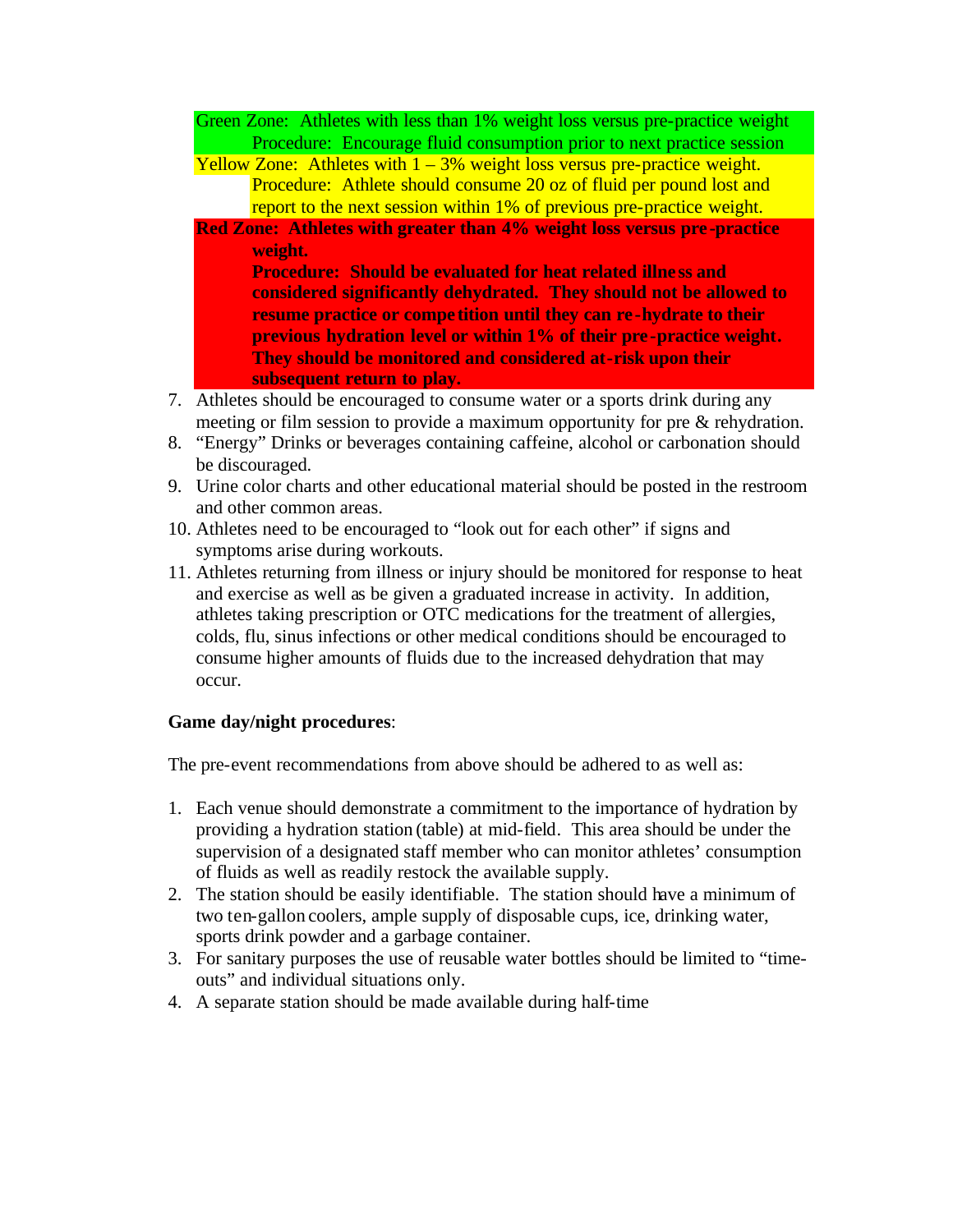The basic facts:

*Exertional Heat Illness* is a result of increased body temperatures due to the inability to reduce the heat or a lack of fluid level. **Syncope,** which consists of dizziness or fainting, occurs with hot temperatures; **Heat cramps** are brought on as a result of loss of sodium and water. **Heat exhaustion** occurs when the amount of fluid lost from sweating or respiration is greater than the internal fluid reserves. This results in the overheating of the body. **Heat Stroke** is a MEDICAL EMERGENCY.

| <b>Exertional Heat Illnesses</b> |                                  |                              |
|----------------------------------|----------------------------------|------------------------------|
| <b>Description</b>               | <b>Some Signs &amp; Symptoms</b> | <b>Treatment</b>             |
|                                  |                                  |                              |
| <b>Heat Syncope</b>              | Dizziness, Fainting              | Remove from activity         |
|                                  | Tunnel vision, Nausea            | Move to Shade                |
|                                  | Light headedness                 | Cool the athlete             |
|                                  |                                  | Replenish Fluid              |
|                                  |                                  | Allow for rest               |
|                                  |                                  |                              |
| <b>Heat Cramps</b>               | <b>Muscle Cramping</b>           | Remove from activity         |
|                                  |                                  | Stretch the muscle           |
|                                  |                                  | Cool the muscle              |
|                                  |                                  | Replenish Fluid              |
|                                  |                                  | Allow for rest               |
|                                  |                                  |                              |
| <b>Heat Exhaustion</b>           | Sweating                         | Remove from activity         |
|                                  | Pale Clammy skin                 | Move to Shade                |
|                                  | Nausea, vomiting                 | Cool the athlete             |
|                                  | Increased pulse                  | Replenish Fluid              |
|                                  | Increased respiration            | Allow for rest               |
|                                  | Weak, fatigue, dizzy             |                              |
|                                  |                                  |                              |
| <b>Heat Stroke</b>               | Hot, red or pale skin            | <b>CALL 911</b>              |
|                                  | Increased pulse                  | Cool Athlete                 |
|                                  |                                  | <b>IMMEDIATLEY</b>           |
|                                  | High Body Temp                   | Place in cool pool, cold     |
|                                  |                                  | towels, ice packs            |
|                                  | <b>Altered Mental Status</b>     | Replenish fluid if conscious |
|                                  | <b>Possible Unconsciousness</b>  |                              |
|                                  | <b>Possible Seizures</b>         |                              |